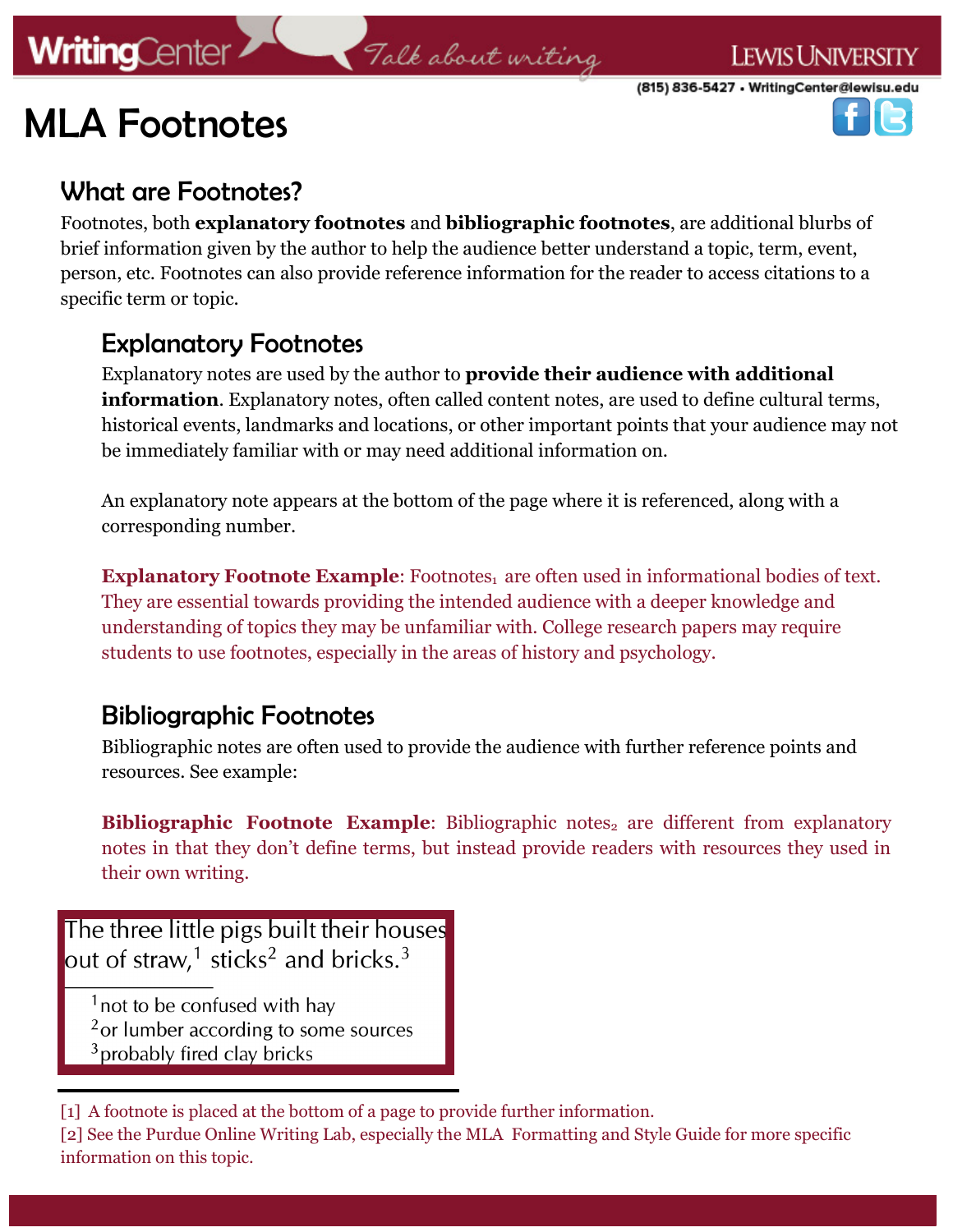## **WritingCenter**

#### **LEWIS UNIVERSITY**





### What Are Endnotes?

When writing in MLA, endnotes are notes that appear at the end of a text. The only difference between endnotes and footnotes is simply where those notes appear in a text. Footnotes are always found at the bottom of the page (i.e. footer) and endnotes are always found at the end of a section of a text or sometimes at the bottom of a chapter or section.

Talk about writing

Much like footnotes, endnotes can be used to either provide the reader with further information or point them in the direction of additional resources.

**Much like a reference page, an endnote includes all the necessary information for citing a source. However, this information is placed a the bottom of a text.** 

### How and Where to Place Endnotes

MLA suggests that endnotes appear on a separate page, after the Works Cited page. The numbers themselves should appear in consecutive order and correspond with how they appear throughout the paper.

### Footnotes VS. Endnotes

Simply put, the only difference between footnotes and endnotes is where they are placed throughout your paper. Footnotes will appear at the bottom of your page, whereas endnotes will appear after the text entirely. **Both footnotes and endnotes are used to convey the same information.**

On December 13 the European negotiators finally approved a longawaited \$57 billion bailout to the Greek government to deal with its sovereign debt crisis which has shaken the foundations of the Europe Union and the euro. 1

**Footnote:** 

1. Andrew Natsios. A Way Out of the Greek Financial Crisis. U.S. World Report. U.S. News World Report, Dec. 2012. http://www.usnews.com/opinion/blogs/worldreport/2012/12/31/a-way-out-of-the-greek-financial-crisis

**The picture above shows how a footnote might be used to document a source.** 



"Must be the footnotes."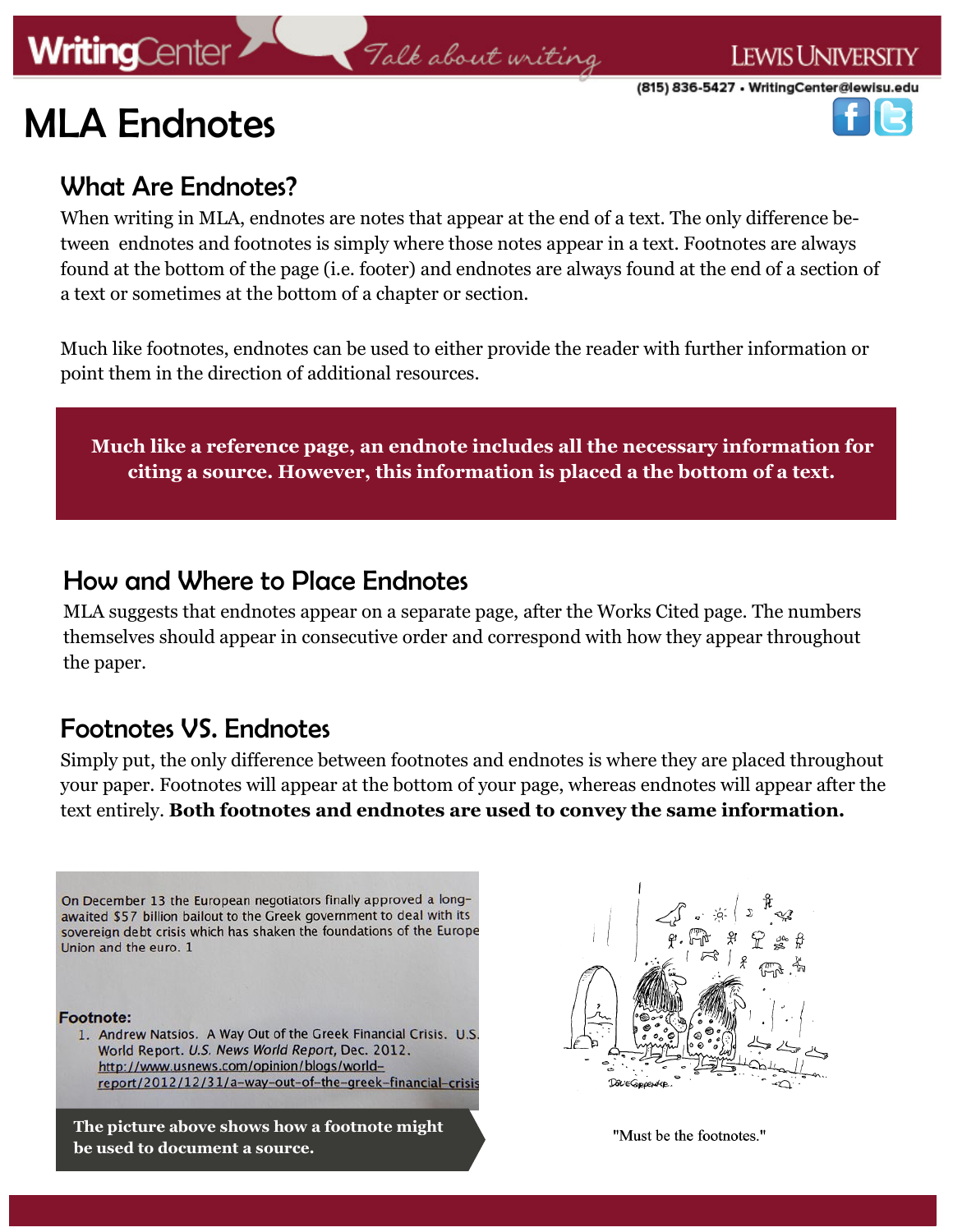# APA Footnotes

(815) 836-5427 • WritingCenter@lewisu.edu



### What are Footnotes?

Footnotes, both **content footnotes** and **copyright footnotes** are additional blurbs of brief information given by the author to help the audience better understand a topic, term, event, person, etc. Footnotes can also provide reference information for the reader to access citations to a specific term or topic.

Falk about writing

### Content Footnotes

Content footnotes, much like explanatory footnotes, are used to provide additional information for a specific term, concept, person, place, etc. Content notes can also direct readers to a source where more information is available.

### Content Footnotes

These types of footnotes are used to provide copyright information within a text. If you include 500 words or more of a different text, copyright permission notes are required. Including 500 words or more of a different text is in violation of the "Fair Use" copyright laws, and therefore, permission from the author is necessary.

For all types of copyright footnotes, the permission must appear at the bottom of a page after the word "Note".

#### **Content Footnote Example:**

*Note*. From "Title of the article," by W. Jones and R. Smith, 2007, *Journal Title*, 21, p. 122. Copyright 2007 by Copyright Holder. Reprinted with permission.

### APA Footnote Checklist

Within APA footnotes, the following should be included: **Don't forget to double check** 

- Author's initial and last name
- Name of publisher
- Place of publication
- Date
- Page number

**your citations** 

*\*Please note that endnotes are not typically used in APA formatting.*